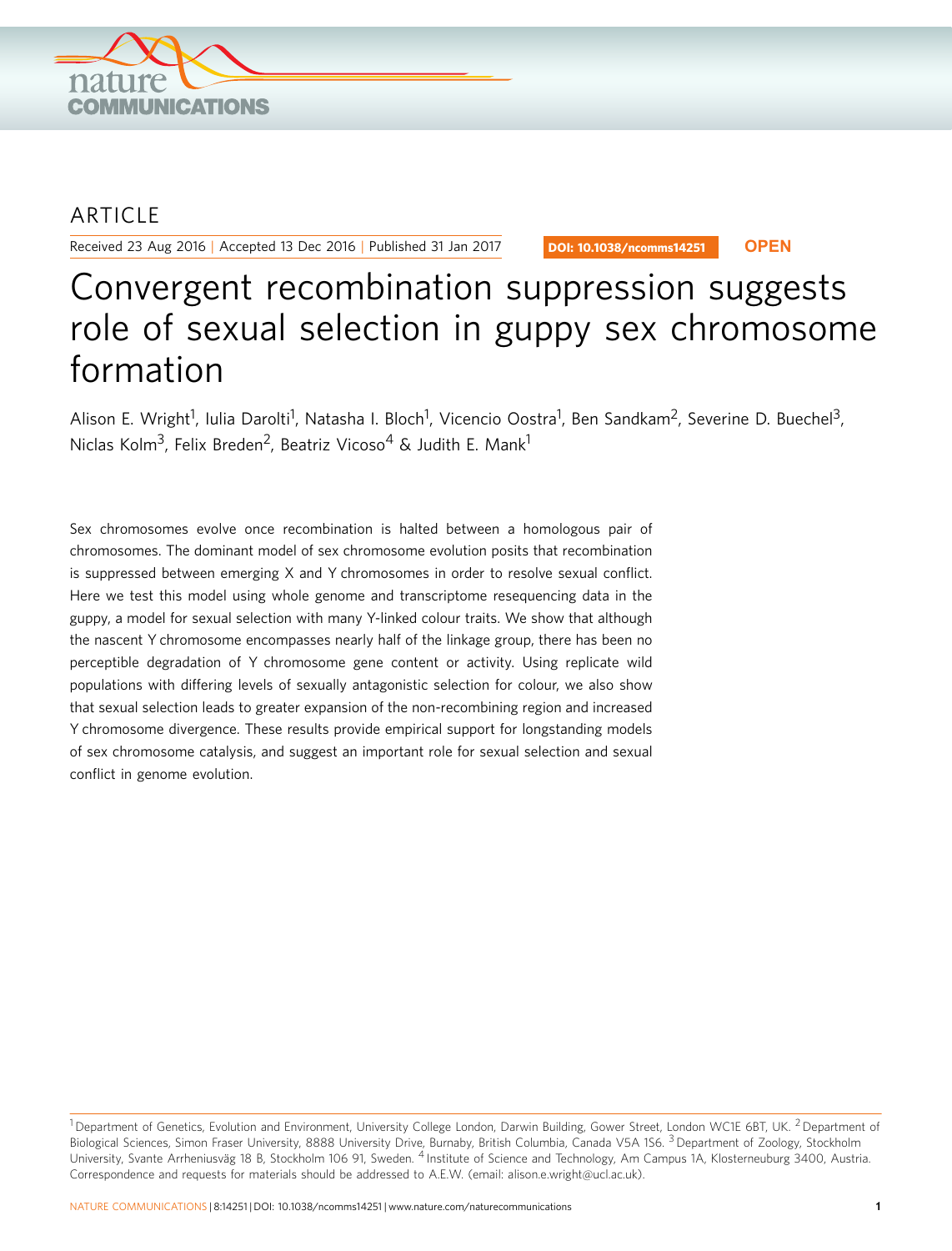ex chromosomes are typically thought to evolve as recombination is halted between a homologous pair of chromosomes in one sex. Although we have a detailed understanding of the evolutionary consequences of the loss of recombination for sex chromosome evolution<sup>1,2</sup>, we still do not understand the evolutionary forces acting to halt recombination in the first place. The dominant theoretical model for the early stages of sex chromosome evolution<sup>[3–5](#page-7-0)</sup> predicts that recombination will be selected against in the region between a sex determining gene and a nearby locus with alleles of sex-specific effect. This theory, though prevalent, remains largely untested empirically, as most research has focused on older, highly divergent sex chromosome systems<sup>6,7</sup>, for which it is difficult to extrapolate the earliest stages and causes of divergence.

The sex chromosomes of the guppy (Poecilia reticulata) have been of interest for more than a century, following early reports that many sexually selected colour traits are passed through the patriline on the Y chromosome[8,9.](#page-8-0) These observations were central to the development of theories regarding the role of sexual conflict in recombination suppression and sex chromosome divergence $3-5$ . Colour is sexually antagonistic in guppies, as brightly coloured males are more attractive to females and more visible to predators, but brightly coloured females gain no fitness advantage and only suffer increased predation $10^{-12}$ . Therefore, in this system, current models of sex chromosome evolution predict that recombination would be selected against between the sex determining locus and linked loci involved in colouration. This process would shrink the pseudoautosomal region in favour of expanding X- and Y-specific regions, creating a male supergene on the Y chromosome containing multiple colouration loci and thereby resolving sexually antagonistic selection.

Even though the guppy sex chromosomes are a classic model for the study of sexual conflict and sex chromosome divergence, little is actually known about the pattern of divergence between the X and Y chromosomes. Recent linkage maps identified male recombination events restricted to the middle of chromosome 12 ([ref. 13](#page-8-0)), suggesting that the other half of the chromosome is functionally X- or Y-linked. Immunostaining of recombination  $n$ odules $14$  was broadly concordant with recombination mapping, again suggesting that the X chromosome is split roughly in equal parts between X-specific and pseudoautosomal.

Recombination shows substantial local variation between males and females throughout the genomes of many organisms<sup>[7,15](#page-7-0)</sup> and identifying areas of restricted male recombination does not distinguish the sex chromosome from other areas where males simply do not recombine. However, the Y is morphologically distinguishable from the X chromosome<sup>[16](#page-8-0)</sup>, and comparative genome hybridization of lab populations<sup>[17](#page-8-0)</sup> suggest that roughly half of the Y chromosome is male-specific. Because many vertebrate sex chromosomes show progressive spread of the non-recombining region<sup>18–21</sup>, the large size of the guppy non-recombining region and male-specific regions suggest substantial divergence between the X and Y.

Recombination suppression between the X and Y chromosomes results in complete linkage of the male-specific region of the Y. The loss of recombination in this region typically limits the role of adaptive evolution and leads to strong background selection and linkage effects, causing loss of functional polymorphism in coding sequence over time<sup>[1](#page-7-0)</sup>. Roughly half of male colouration patterns are thought to be Y-linked<sup>[8](#page-8-0)</sup>, and the remarkable diversity of male colour combinations implies an improbably large number of Y haplotypes maintained within populations for a sex chromosome system of at least intermediate age. Additionally, if recombination suppression really is driven by sexually antagonistic alleles<sup>3-5</sup>, then we might expect recent

but rapid spread of recombination suppression shortly after the emergence of sexual preferences for colour. Although sexually selected traits exist in many Poeciliids, the vivid male colouration in P. reticulata is only shared by a few very close relatives<sup>[22,23](#page-8-0)</sup>, therefore, the expansions of the male-limited Y chromosome to engulf colouration loci might have occurred very recently.

Moreover, the degree of male colouration, and, therefore, the degree of sexual conflict over colour, varies substantially based on predation pressures. Across watersheds, downstream populations are typically associated with higher predation and males are far less colourful than upstream populations<sup>24-26</sup>. Importantly, the proportion of colour patterns thought to be Y-linked varies between upstream and downstream populations<sup>27</sup>. The unusual gene content of the guppy sex chromosomes, therefore, makes it a uniquely powerful system for testing the role of sexual conflict and sexual selection in sex chromosome divergence.

In order to determine the degree of divergence between the X and Y chromosome in this species, we resequenced male and female genomes and transcriptomes of both laboratory and wild individuals. We find that the X and Y show sequence differentiation over nearly one half of the length of the chromosome, however, the divergence between the X and Y chromosome is remarkably subtle, indicating very low levels of divergence and likely recent origin of the sex chromosome. The large region of divergence is in contrast to reports of other nascent sex chromosome systems where the diverged region is highly restricted<sup>28–30</sup>. Despite this young age, we detect evidence of Faster-X evolution in this region. Most importantly, we find convergent patterns of greater sex chromosome divergence in upstream populations, which experience substantially elevated sexual selection and sexual conflict, compared with downstream populations. Our results suggest that recombination suppression between the X and Y spread quickly in the recent history of this sex chromosome system, possibly driven by the presence of sexually antagonistic alleles related to sexual selection.

#### Results

The structure of the guppy sex chromosomes. We first assembled the female genome using SOAPdenovo2, based on 480 million paired end reads from an outbred laboratory population. The assembly yielded 96,611 scaffolds, with an N50 of 11.3Kb and total length of 634.8 Mb, after a minimum length threshold of 1 Kb (Supplementary Tables 1–3). Guppy genes from the reference genome (Guppy\_female\_1.0 + MT) were mapped to scaffolds in order to identify chromosomal positions, resulting in a final assembly of 19,206 ordered scaffolds oriented along the guppy chromosomes, with an N50 of 17.4 Kb and total length of 219.5 Mb (Supplementary Tables 3 and 4).

We then mapped male and female DNA-seq reads to our ordered scaffolds in order to identify regions of coverage difference between the sexes. Regions with longstanding recombination suppression in males will show reduced mapping efficiency against the female genome assembly, as diverged sequence from the Y will no longer map to the X chromosome<sup>19,20,31</sup>. Even with strict mapping thresholds (see methods) we could identify no large region of the genome with reduced coverage in males, which we would expect if a large portion of the Y was significantly diverged or degraded (Supplementary Fig. 1), and the overall distribution of coverage is largely symmetrical (Supplementary Fig. 2A). However, previous linkage maps have identified chromosome 12, which contains the sex determining gene, as the sex chromosome<sup>[13](#page-8-0)</sup>, and this chromosome shows a slight shift in the distribution and has a significantly greater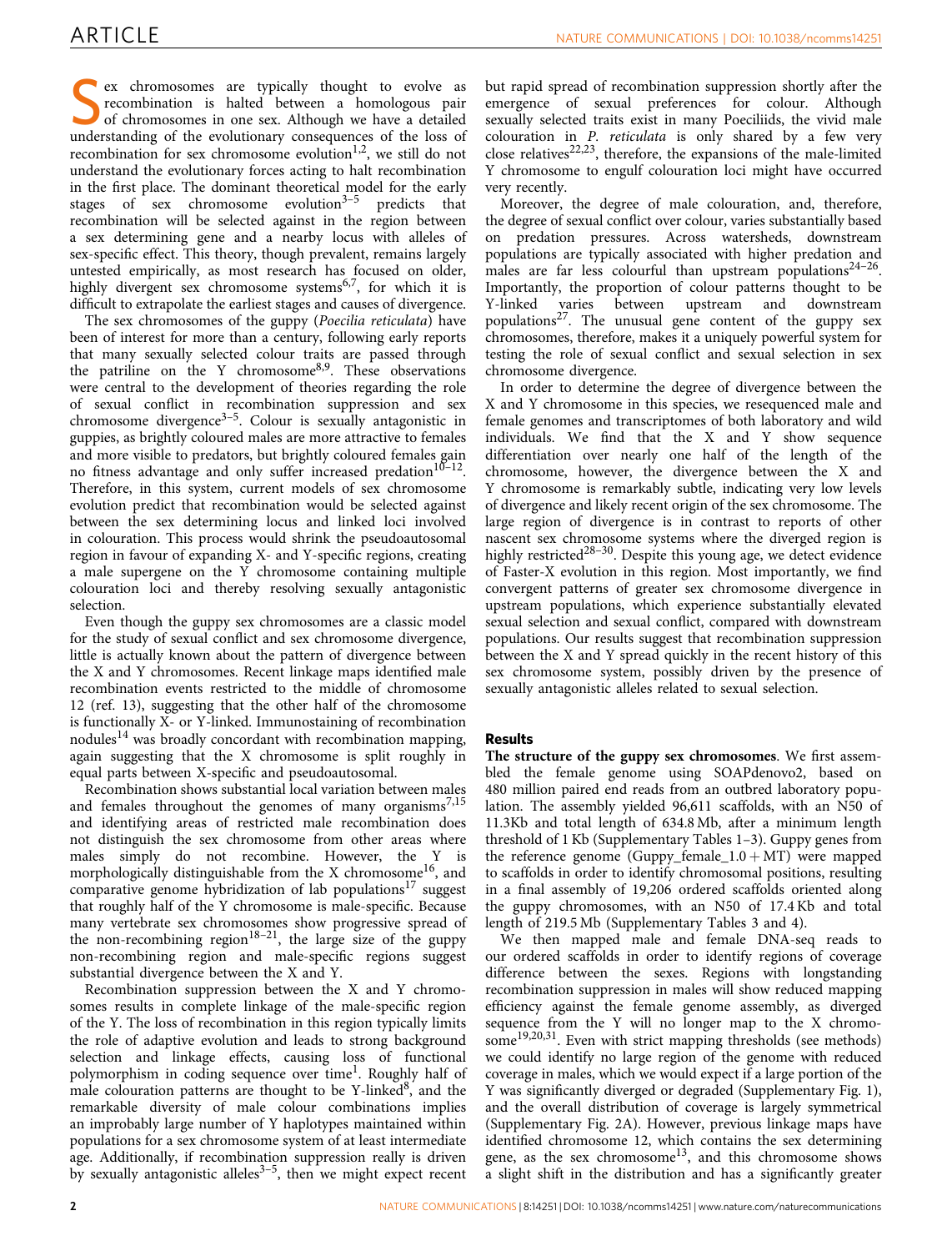

Figure 1 | Distribution of sex differences in coverage and SNP density for all chromosomes. The X chromosome is in purple. Horizontal and vertical lines denote interquartile ranges.

proportion of scaffolds with female-biased coverage than autosomes (Wilcoxon rank sum test  $P < 0.001$ , Supplementary Fig. 2B, Supplementary Table 5). This suggests that recombination suppression between the X and Y chromosomes has led to very slight divergence between them.

If the Y has diverged, but not yet degraded significantly, we would expect to observe Y-specific single nucleotide polymorphisms (SNPs) in regions that retain substantial sequence similarity to the X, resulting in higher average male heterozygosity for the sex chromosomes<sup>32,33</sup>. When assessing all regions of the genome, we observe a shoulder of elevated SNP density in males (Supplementary Fig. 2C), due to significantly greater SNP density in males for the sex chromosomes compared with autosomal genes (Wilcoxon rank sum test  $P < 0.001$ , Supplementary Fig. 2D, Supplementary Table 5). When sex differences in coverage and SNP density are plotted together, the sex chromosome is a clear outlier to the other chromosomes (Fig. 1), confirming low but significant levels of divergence.

In order to determine the relative divergence between X and Y chromosomes, we plotted coverage and SNP density differences between males and female on our scaffolds against physical position on the guppy genome assembly. We detected significantly reduced male coverage outside the autosomal 95% confidence interval from 22–25 Mb ([Fig. 2\)](#page-3-0). This region shows the largest degree of X-Y sequence divergence and likely corresponds to the oldest region of the sex chromosome (Stratum I). In contrast, between 15–25 Mb, we detect significant elevation of male SNP density but no reduction in male coverage, indicative of lower levels of X-Y divergence and suggesting that nearly half of the sex chromosome has stopped recombining in males in the very recent past (Stratum II) [\(Fig. 3a,](#page-4-0) Supplementary Fig. 3).

Our coverage and SNP analysis suggest that although male-specific SNPs have accumulated, the Y chromosome has not degenerated significantly. Because loss of gene activity often quickly follows loss of recombination on the Y chromosome<sup>[1](#page-7-0)</sup>, for each gene we plotted male and female expression level (RPKM) across the X chromosome. Our results show that the non-recombining region exhibits low levels of sexualization of gene content, with regions where the majority of genes exhibit female- or male-biased expression. However, there is no region of detectible loss of male gene activity, as would be expected with extensive Y chromosome decay ([Fig. 3b,](#page-4-0) Supplementary Fig. 4). In contrast, in the region of the sex chromosome with the greatest coverage difference between males and females (Stratum I, 22–25 Mb), likely the area of greatest Y chromosome divergence, there is a slight excess of male-biased genes, indicating that this region of the Y chromosome has also not suffered any significant loss of gene activity. We tested for enrichment of GO terms for genes expressed in the X-Y diverged region (Strata I and II, 15–25 Mb) relative to the rest of the genome. However, there were no GO terms with an enrichment  $P < 0.001$ .

X chromosomes are predicted in many circumstances to show elevated rates of evolution<sup>34</sup>, and signatures of Faster-X evolution have been detected in old, heteromorphic sex chromosomes $35-37$ . However, it is unclear whether a detectible signal of Fast-X would be expected in the early stages of sex chromosome evolution. We, therefore, compared rates of evolution for X-linked and autosomal coding sequence, and recovered a significant pattern of Faster-X in the guppy. X-linked  $d_N/d_S$  is greater though marginally non-significant for X-linked genes (86 genes, permutation test with 1,000 replicates,  $P = 0.067$  relative to the autosomes (4,755 genes), due to a marginally significant increase in  $d_N$  (permutation test with 1000 replicates,  $P = 0.014$ ) (Supplementary Table 6, Supplementary Fig. 5). This pattern is evident across both Strata I and II, indicating that low levels of sex chromosome divergence are sufficient to facilitate Faster-X processes.

Population variation in male colour and sexual conflict. Predation pressures vary substantially for natural guppy populations, with generally lower predation pressures upstream compared with downstream<sup>26</sup>. This has led to differences in female preference for male colouration $11$ , with downstream males less vivid due to reduced female preferences and higher predation risks than upstream populations<sup>[24,25,38](#page-8-0)</sup>. Upstream and downstream populations within watersheds are more closely related to each other than across watersheds (Supplementary Fig. 6A). Therefore, shifts in male colouration have occurred independently in each watershed $39$ , where downstream males are less colourful than upstream males.

Given the very recent origin of the guppy sex chromosomes, we might expect that if recombination suppression is indeed driven by sexual conflict over colour, there might be differences in the divergence of the sex chromosomes across different populations with more or less male colouration. In line with this prediction, there is evidence that different populations of wild guppies display different patterns of Y-linkage of colour traits<sup>40</sup>. We, therefore, examined patterns of sex-specific heterozygosity for upstream and downstream populations of wild guppies. We sampled three watersheds (Yarra, Quare, Aripo) and from each watershed, four males were caught from an upstream population and four males were caught from a downstream population. Our results ([Fig. 4,](#page-5-0) Supplementary Table 7) show that across replicate upstream populations, where males are more colourful, there is significantly greater divergence between the X and Y chromosomes than the ancestral downstream populations (Wilcoxon rank sum test between upstream and downstream populations across watersheds, Yarra  $P = 0.011$ , Quare  $P = 0.046$ , Aripo  $P = 0.017$ ). Expansion of the non-recombining region and corresponding X-Y divergence has occurred repeatedly and independently across populations, as the phylogeny of these populations reveals that in each watershed,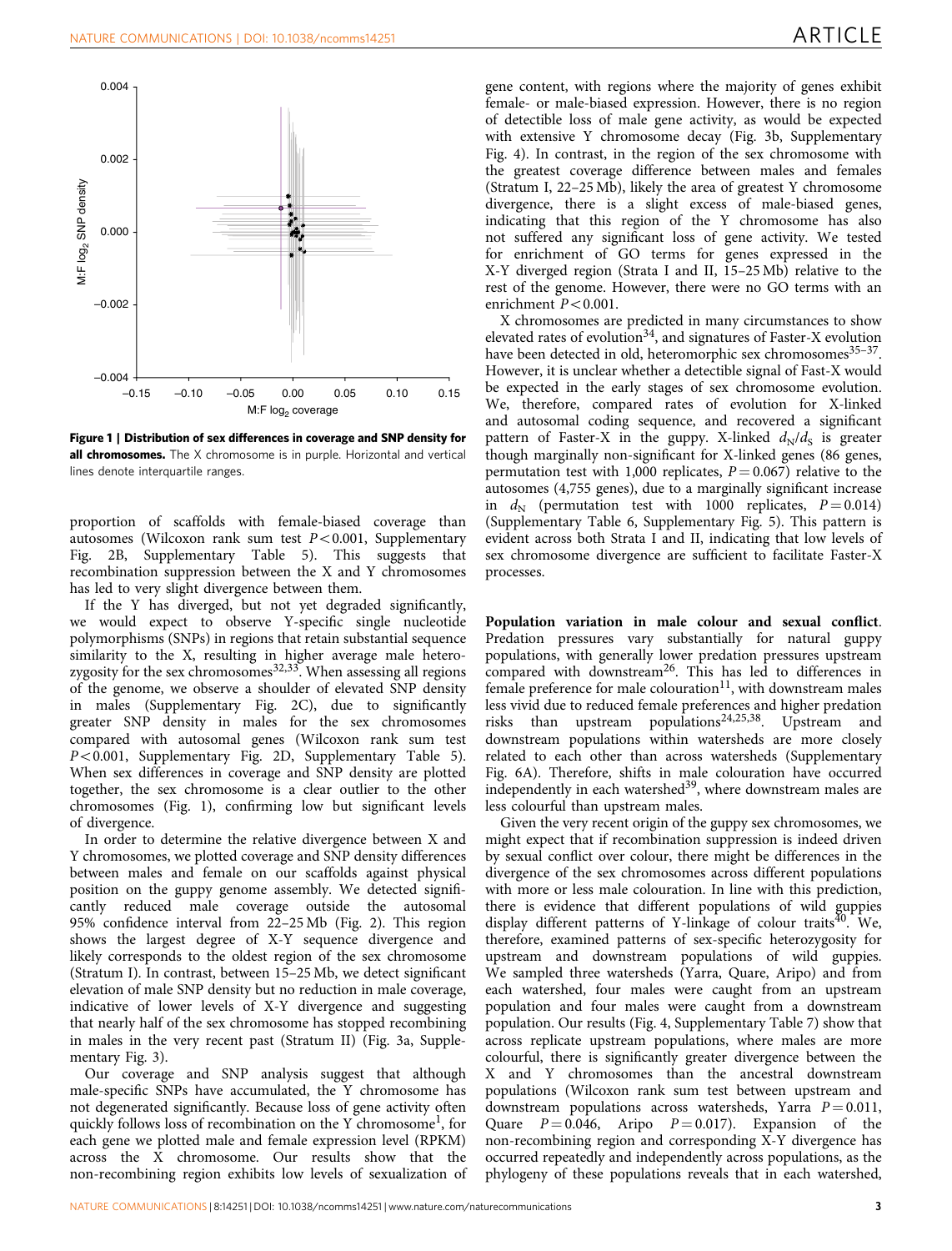<span id="page-3-0"></span>

Figure 2 | Male and female coverage characteristics of guppy sex chromosome. (a) Moving average of coverage differences between male and female reads based on sliding window analysis (window size of 40 scaffolds). Ninety-five per cent confidence intervals based on bootstrapping autosomal estimates are in grey. (b) Male (blue) and female (red) coverage for the X chromosome. For both panels, dark purple indicates the region of the sex chromosomes with the greatest X-Y sequence divergence, where coverage is significantly less in males (Stratum I, 22–25 Mb).

upstream populations are consistently derived from downstream populations (Supplementary Fig. 6B). By randomly sampling 10 Mb windows with 1,000 repetitions across the autosomes, we find that the probability of observing this convergence in SNP density across populations by chance is  $P < 0.004$ . In contrast, there are no differences in patterns of coverage between upstream and downstream populations in the area of greatest sex chromosome divergence (Stratum I, 22–25 Mb, Supplementary Fig. 7, Supplementary Table 8), indicating that X-Y divergence in this region predates the divergence of these wild populations.

#### **Discussion**

Observations of Y-linkage for a large proportion of male colour patterns in guppies $8.9$  helped form the nucleus of theories regarding the role of sexual conflict in sex chromosome formation[3–5.](#page-7-0) Here we used individuals from natural and laboratory populations in conjunction with analysis of coverage, SNP and expression differences between males and females in this model system to test the role of sexual conflict in recombination

suppression between the X and Y chromosomes. Our results suggest two regions of divergence on the sex chromosome. One region, likely the area of greatest Y chromosome divergence, is manifest with slightly reduced DNA coverage in males in a restricted region spanning 22–25 Mb. A larger region of more recent recombination suppression from 15–22 Mb is distinguishable only through the build-up of Y-specific SNPs. In both regions, although male-specific SNPs have accumulated on the Y, there is no evidence of large-scale decay of the Y chromosome or loss of gene activity observed in many older sex chromosome systems<sup>[31,41](#page-8-0)</sup>. Surprisingly, this region of divergence extends over nearly half of the sex chromosome, indicating that recombination has been suppressed over a large region very recently. The two strata we observe in guppies are consistent with step-wise patterns of sex chromosome formation observed in many other organisms, including mammals<sup>[42](#page-8-0)</sup>, birds<sup>21</sup>, Silene<sup>43</sup>, sticklebacks<sup>[44](#page-8-0)</sup> and Nothobranchius<sup>[45](#page-8-0)</sup>. In the latter case, the authors observed population-level variation in the youngest stratum, similar to what we observe in guppies, suggesting that strata can form independently within species.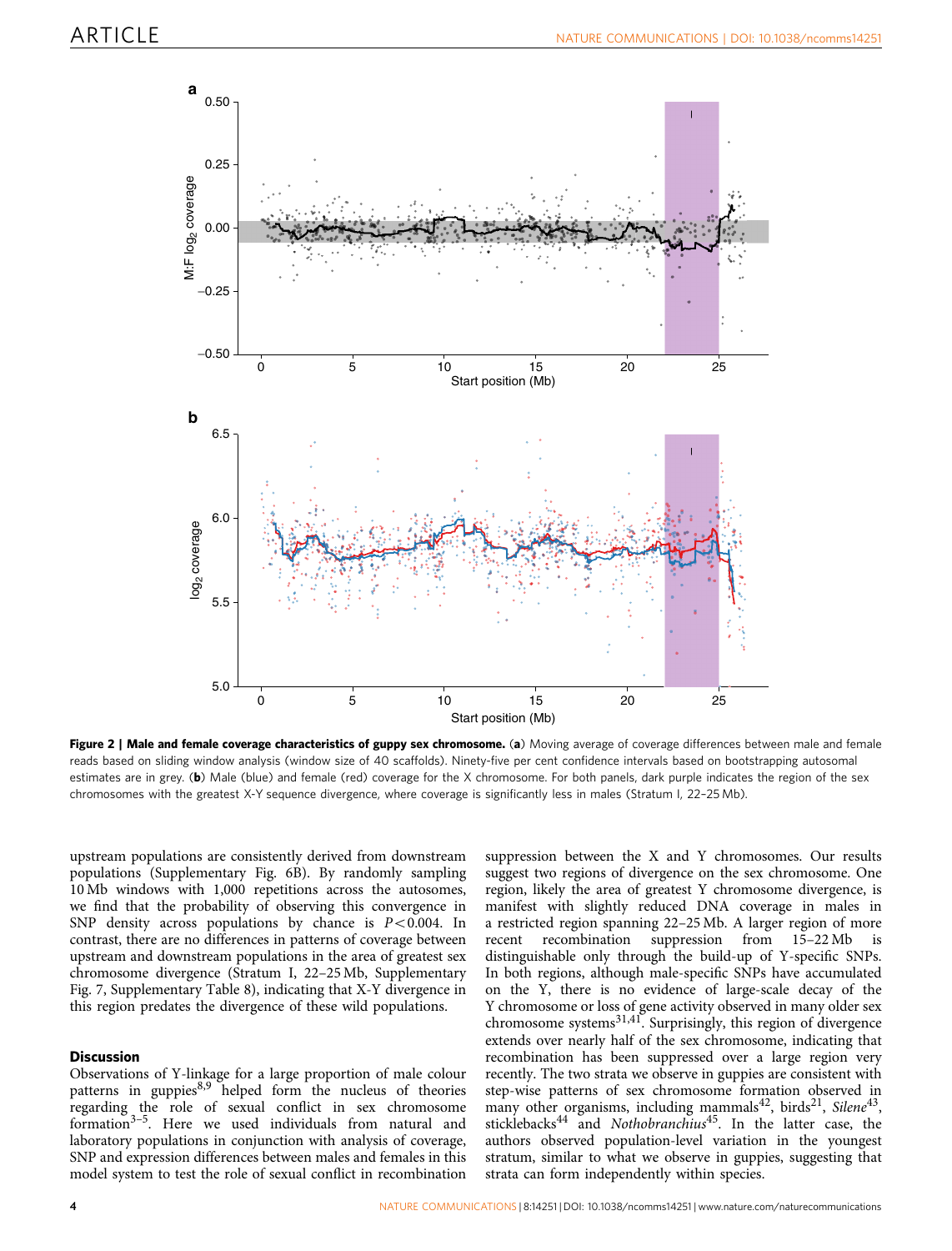<span id="page-4-0"></span>

Figure 3 | Male and female SNP density and expression differences on guppy sex chromosome. (a) Moving average of male:female SNP density based on sliding window analysis (window size of 40 scaffolds). Ninety-five per cent confidence intervals based on bootstrapping autosomal estimates are in grey. (b) Male (blue) and female (red) expression of genes along the X chromosome (window size of 40 genes). Dark purple indicates the region of the sex chromosomes with the greatest X-Y sequence divergence, where coverage is significantly less in males (Stratum I, 22–25 Mb) (see [Fig. 2\)](#page-3-0), light purple indicates the region with less X-Y differentiation, where there is a significant excess of male SNPs (Stratum II, 15–22 Mb).

Comparisons of coverage and SNP density between males and females, like the analyses we implement here, offer two complementary views of sex chromosome evolution. Coverage differences are expected in more diverged regions with significant Y chromosome degeneration. In contrast, sex-differences in SNP density, particularly in regions with elevated SNP density in the heterogametic sex, are expected in more diverged systems with little Y chromosome degeneration. However, implementing these approaches in young sex chromosome systems should be accompanied by information as to the location of the sex determining region, which has been previously mapped to the far end of chromosome 12 [\(ref. 13](#page-8-0)). Ideally, Y-specific sequence data would be useful in verifying and dating stratum boundaries. However, this is complicated in our system due to the lack of complete lineage sorting of Y-specific SNPs, precluding the reconstruction of Y-specific sequence from our short-read data. In future work, long read RNA-seq data, optical mapping and other phasing approaches will be useful in confirming stratum

boundaries and identifying Y-linked sequences. These data will also be important in determining whether inversions, which are often assumed to be involved in recombination suppression, are indeed the mechanism behind sex chromosome divergence.

Despite the limited sequence divergence between the X and Y chromosomes, we observe two evolutionary signatures that are typically only associated with heteromorphic sex chromosome systems. First, the X chromosome shows the early stages of sexualization for gene expression despite limited evidence for degeneration in gene activity or content across the non-recombining Y chromosome. Previous evidence of sexualization comes from old, highly heteromorphic sex chromosome  $\rm systems^{46-48}$  and it was previously unclear how quickly sex-biased expression can accumulate after sex chromosome formation. Our results, therefore, indicate that sexualization of the X chromosome can occur very quickly after recombination is halted. Second, we detect a Faster-X effect, where X-linked coding sequence diverges more rapidly than the remainder of the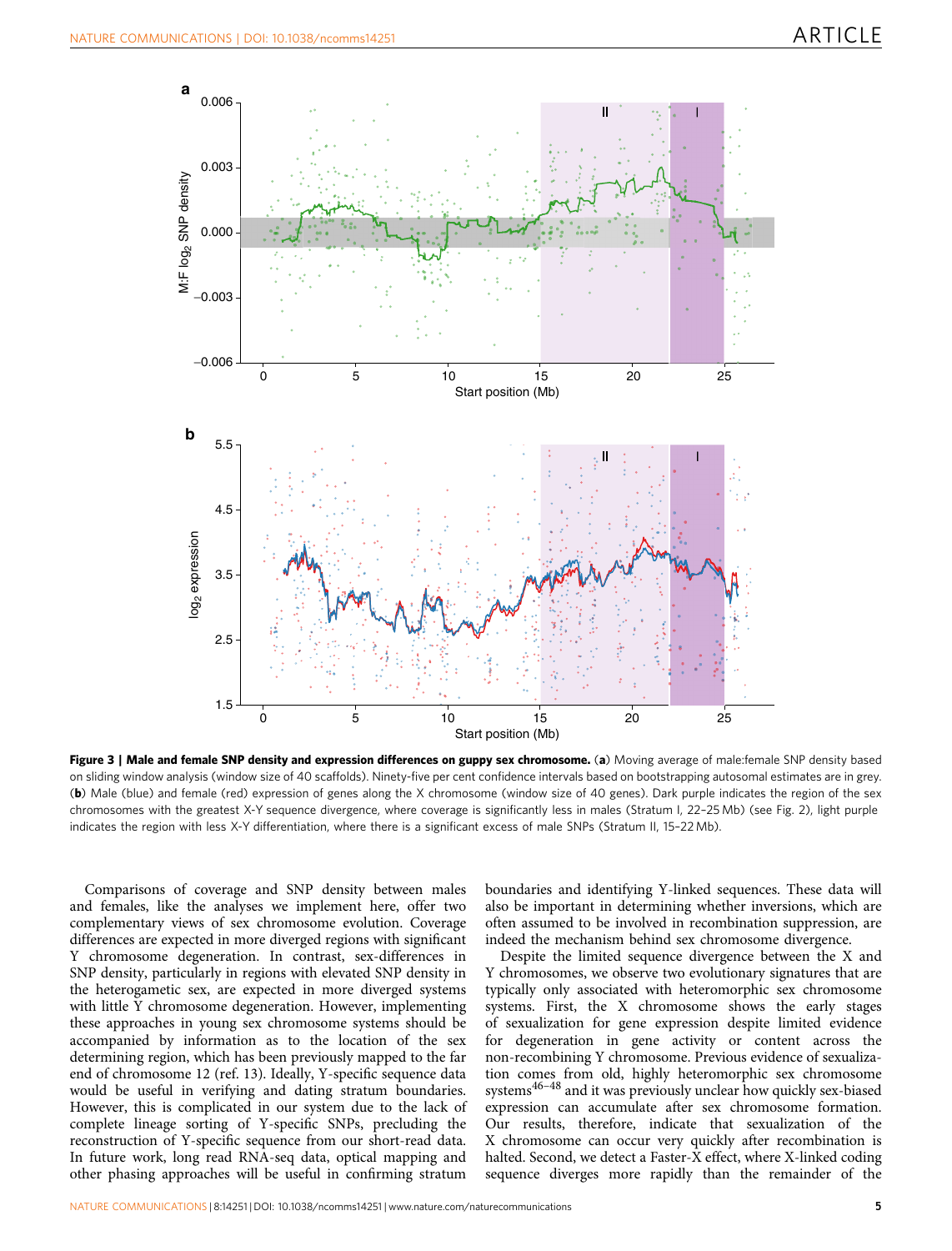<span id="page-5-0"></span>

Figure 4 | Male:female SNP density for the X chromosome across upstream (orange) and downstream (black) guppy populations. (a,c and e) Moving averages of normalized SNP density across the X chromosome based on sliding window analysis (window size of 40 genes) for Yarra (a), Quare (c) and Aripo (e) watersheds. Ninety-five per cent confidence intervals based on bootstrapping autosomal estimates are in grey. Dark purple indicates the region of the sex chromosomes with the greatest X-Y sequence divergence, where coverage is significantly less in laboratory population males (Stratum I, 22–25 Mb) (see [Fig. 2](#page-3-0)), light purple indicates the region with less X-Y differentiation, where there is a significant excess of male SNPs in laboratory populations (Stratum II, 15-22 Mb) (see [Fig. 3\)](#page-4-0). (b,d and f) Distribution of sex differences in normalized SNP density for the X-Y diverged region (Strata I and II, 15-25 Mb) for Yarra (b), Quare (d) and Aripo (f) watersheds. \*\*P-value < 0.020, \*P-value < 0.050 based on permutation tests.

genome. Until now, evidence for Faster-X was restricted to highly diverged sex chromosomes $35-37$ , however, our results suggest that the Faster-X processes can accumulate rapidly following the loss of recombination. These findings have important consequences for the role of sex chromosomes in Haldane's rule<sup>[49](#page-8-0)</sup> and the Large-X effect in speciation<sup>[50](#page-8-0)</sup>, and suggests that young or undifferentiated sex chromosomes may act as an important driver in the evolution of reproductive isolation<sup>[51](#page-8-0)</sup>.

Most systems where sex chromosomes have formed recently<sup>28–30</sup>, and even some older sex chromosome systems<sup>20,52</sup>, show restricted recombination in only a small region. The region of divergence extends over almost half of the sex chromosomes in the guppy, suggesting that recombination has been suppressed very quickly over a large region of the Y chromosome in guppies. This rapid spread of recombination suppression may have been driven by the presence of sexually antagonistic alleles related to male colour on the proto-sex chromosome<sup>10-12</sup>. The high proportion of Y-linked colour patterns in guppies<sup>[8,9](#page-8-0)</sup> is likely the product of rapid spread of recombination suppression between the X and Y chromosomes, which would resolve sexually antagonism by limiting colour expression to males.

Fish show remarkable variation in sex determination<sup>[6,53](#page-7-0)</sup> and rapid origin and turnover of sex chromosomes<sup>6,54</sup>. The tiger pufferfish has homomorphic sex chromosomes, where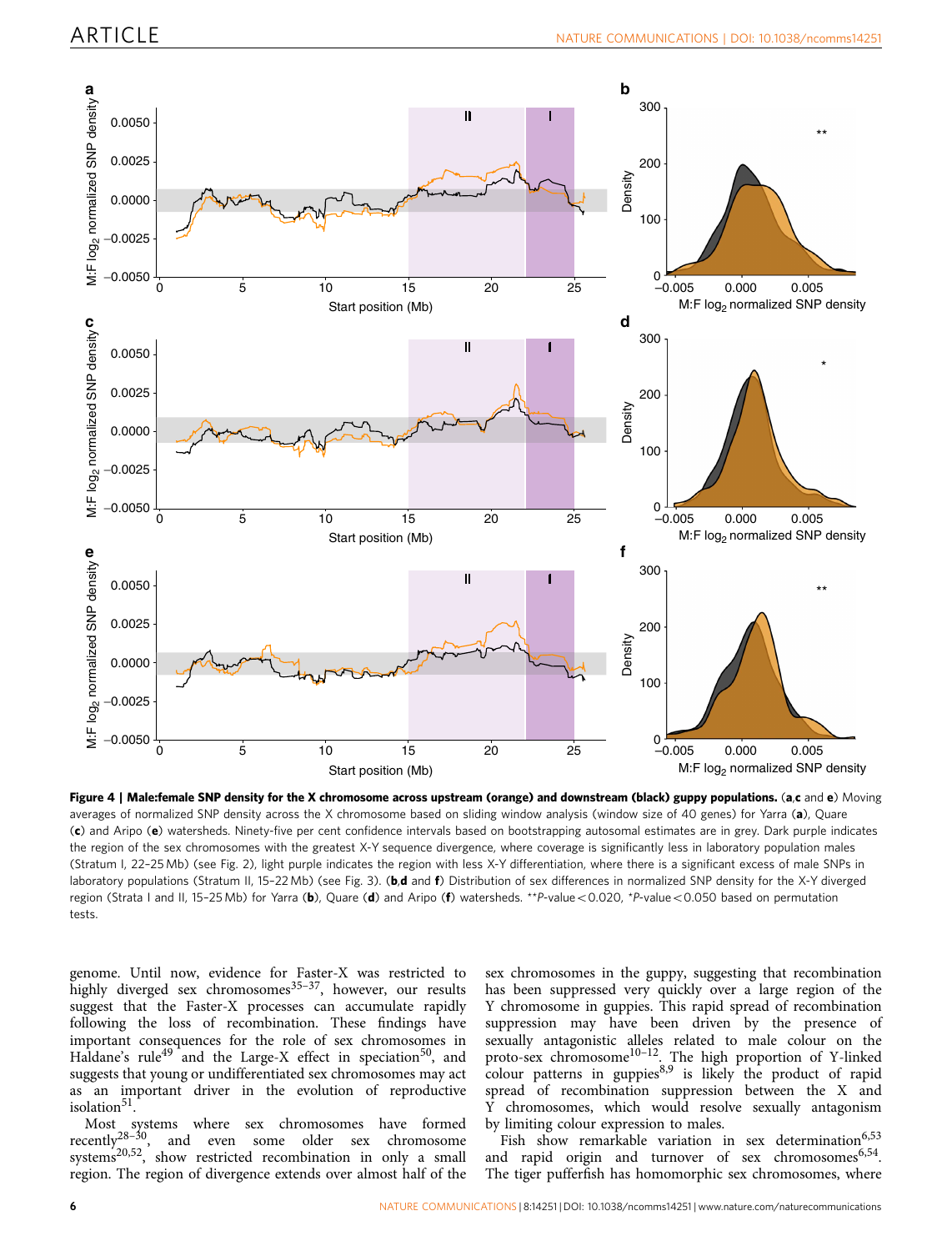the sexes differ by only a single missense  $SNP^{28}$  $SNP^{28}$  $SNP^{28}$ , whereas a significant proportion of the sex chromosomes in sticklebacks are non-recombinin[g44,55](#page-8-0), and there has been substantial decay of gene activity on the Y chromosome. Although studies in related species are required to date the exact age of the sex chromosomes in P. reticulata, there is extensive sex chromosome turnover in the poeciliid clade<sup>[54,56](#page-8-0)</sup>, suggesting a recent origin of the sex chromosomes described here. This is consistent with expectations that the expansion of the Y-limited region was driven by sexual conflict over colouration, suggesting that Stratum II originated around the same period that male colouration emerged as a major component of female preference, likely  $<$  5Mya ([refs 22,23](#page-8-0)).

Our results suggest that this younger region of recombination suppression has expanded convergently in upstream populations as a consequence of increased sexual selection and sexual conflict over colouration<sup>11,25</sup>. We found the same convergent pattern of X and Y divergence between colourful upstream populations compared with the duller ancestral downstream populations over each of three replicate watersheds ([Fig. 4](#page-5-0)). Upstream populations all showed greater divergence between the X and Y based on SNP density, and the region of significant SNP divergence extends over a larger region of the sex chromosomes. This accelerated divergence in upstream populations in each of the three watersheds has likely occurred independently, as populations within watersheds are well known to be monophyletic<sup>39</sup>. In support of this, our phylogenetic reconstruction reveals that in each watershed, upstream populations independently evolved from ancestral downstream populations. This suggests that sexual selection and sexual conflict over colour has driven greater Y divergence, consistent with longstanding theoretical predictions about the role of sexual antagonism in sex chromosome formation $3-5$ . However, it is worth noting that our replicate upstream populations show some variation in the degree of differentiation, possibly due to demographic factors such as bottlenecks and recent expansions, date of colonization, rate of dispersal and gene flow between upstream and downstream populations, and effective population size, as well as stochastic processes.

Altogether, our results suggest that sexual conflict may be responsible for the remarkably rapid recent spread of recombination suppression to encompass colouration alleles within the Y chromosome. Moreover, our data are consistent with a role of sexual selection in accelerating divergence of the Y chromosome once recombination suppression is established.

#### Methods

Sample collection. All samples were collected in accordance with national and institutional ethical guidelines. First, we sampled males and females from a single large, outbred laboratory population established in 1998 [\(ref. 57\)](#page-8-0). Tail samples were homogenized and stored in RNA later before RNA preparation, the remainder of each fish was stored in ethanol before DNA preparation.

Second, wild males were caught from three watersheds (Yarra, Quare, Aripo) in the Northern Range Mountains of Trinidad in February 2015 (see [ref. 58](#page-8-0) for description of the habitats). From each watershed, four males were caught from an upstream population and four males were caught from a downstream population. Samples were collected and stored immediately in ethanol prior to DNA preparation.

Sequencing. Nucleic acids were extracted with RNAeasy Kit (Qiagen) and DNeasy Blood and Tissue Kit (Qiagen) using the manufacturer protocols. The libraries were prepared and barcoded at The Wellcome Trust Centre for Human Genetics, University of Oxford using standard protocols. RNA was sequenced on an Illumina HiSeq 2500 resulting in on average 32 million 100 bp paired-end reads per sample. DNA was sequenced on an Illumina HiSeq 4000, resulting in on average 269 million 100 bp paired-end reads per individual sampled from a single large, outbred laboratory population, and 123 million 100 bp paired-end reads per sample for individuals caught in the wild in Trinidad (Supplementary Table 1).

Quality trimming and filtering. DNA data were quality assessed using FastQC v0.11.4 [\(www.bioinformatics.babraham.ac.uk/projects/fastqc](www.bioinformatics.babraham.ac.uk/projects/fastqc)) and quality trimmed using Trimmomatic v0.35 ([ref. 59](#page-8-0)). We filtered reads containing adaptor sequences and trimmed reads if the sliding window average Phred score over four bases was  $<$  15 or if the leading/trailing bases had a Phred score  $<$  3. Reads were removed post filtering if either read pair was <50 bases in length. RNA-seq data was quality assessed and trimmed using the same criteria but with a minimum length threshold of 36 bases (Supplementary Table 1).

**De novo genome assembly.** Reads used to construct  $de novo$  genome assemblies were error corrected with Quake v0.3.5, specifying default settings and a kmer length of 19 [\(ref. 60\)](#page-8-0) (Supplementary Table 2). Optimal kmer length for de novo genome assemblies was estimated using kmergenie v1.6741 [\(ref. 61\)](#page-8-0).

We constructed a female de novo genome assembly with DNA-seq reads from two females using SOAPdenovo v2.04 [\(ref. 62\)](#page-8-0) and specifying the multi-kmer option with a starting kmer of 37 and max kmer of 55. All reads were used during both contig and scaffold assembly. During scaffolding (SOAPdenovo scaff), the –F parameter was set to specify that gaps in scaffolds should be filled. Lastly, GapCloser was used to close gaps emerging during the scaffolding process.  $Sequences < 1$  Kb in length were filtered from the assembly (Supplementary Table 3).

Assigning chromosomal position. Guppy genes were downloaded from RefSeq (Guppy\_female\_1.0 + MT, RefSeq assembly accession: GCF\_000633615.1) and the longest isoform picked for each. Coding sequences were BLASTed against the *de novo* genome assembly using BLASTn v2.3.0 [\(ref. 63](#page-8-0)) with an e-value cutofl of  $10e^{-10}$  and minimum percentage identity of 30%. When genes mapped to multiple locations, the top blast hit was chosen using the highest BLAST score.

De novo scaffolds were assigned to the guppy reference chromosomes and oriented using the chromosomal location and start position of mapped guppy genes. If multiple genes mapped to a given scaffold, the scaffold was assigned to the reference chromosome that the majority of genes were located on. Specifically, at least 70% of genes mapping to a given scaffold must be located on the same chromosome in the reference genome otherwise the scaffold was discarded. The degree of concordance in assigned chromosome position using this approach is high (Supplementary Table 4), and only 320 scaffolds from the female genome assembly were discarded due to discordance between chromosomal locations.

Genomic coverage analysis. Male and female trimmed DNA-seq reads were separately mapped to the de novo genome assembly using Bwa v0.7.12 aln/sampe with default settings<sup>64</sup>. Uniquely mapped reads were extracted using grep 'XT:A:U' and soap.coverage v2.7.9 (<http://soap.genomics.org.cn>) was used to extract coverage of scaffolds in every individual. For each scaffold, coverage was defined as the total number of times each site was sequenced divided by the number of sites that were sequenced.

For lab populations, average coverage values were calculated for females and males separately. We added 1 to each value to avoid infinitely high numbers associated with  $log_2$  0. Male:female coverage was calculated for each scaffold as log2(average male coverage) – log2(average female coverage).

For upstream and downstream wild populations, coverage was estimated using Bwa v0.7.15 aln/sampe and the same pipeline as the lab populations. Average coverage was calculated for each gene separately across each population. To account for differences in sequencing depth across populations, the  $log<sub>2</sub>$  coverage for each gene was normalized by the median  $log<sub>2</sub>$  coverage of X chromosome (log<sub>2</sub> coverage—median log<sub>2</sub> coverage of X chromosome). Male:female coverage was estimated for each population relative to the normalized coverage of the female lab population.

Polymorphism analysis. Male and female trimmed DNA-seq reads from both wild and lab populations were separately mapped to the *de novo* genome assembly using Bowtie1 v1.1.2 [\(ref. 65\)](#page-8-0), specifying a maximum insert size for paired-end alignment of 1,400 and writing hits in map format. Map files were sorted by scaffold and bow2pro v0.1 ([http://guanine.evolbio.mpg.de/\)](http://guanine.evolbio.mpg.de/) was used to generate a profile for each sample. Sites with coverage  $<$  10 were excluded from the analysis and SNPs were called when a site had a major allele frequency of 0.3 times the site coverage. SNPs were only included in further analyses if they were located within genic regions (see Expression analysis method for detail on gene annotation). Average SNP density for each gene was calculated as sum(SNPs) divided by sum(no. of filtered sites). We added 1 to each value to avoid infinitely high numbers associated with  $log<sub>2</sub>$  0. Genes were excluded if zero sites remained after filtering.

For lab populations, average SNP density was calculated separately for males and females. Male:female SNP density was calculated for each gene as log<sub>2</sub>(average male SNP density) - log<sub>2</sub>(average female SNP density).

For upstream and downstream wild populations, average SNP density was calculated for each gene separately across each population. To account for differences in overall genetic diversity across populations, the log<sub>2</sub> SNP density for each gene was normalized by the median log<sub>2</sub> SNP density of X chromosome (log2 SNP density—median log2 SNP density of X chromosome). Male:female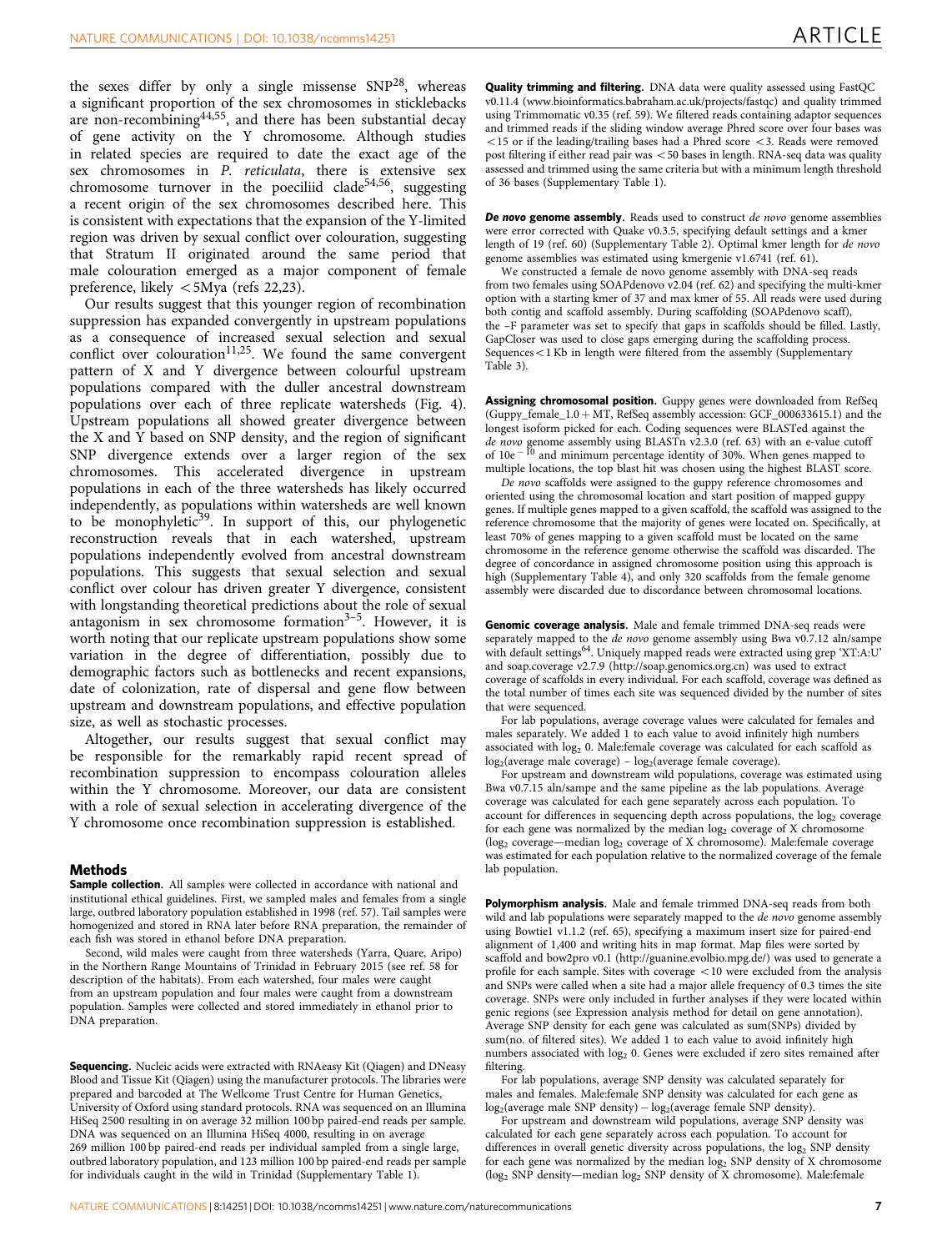<span id="page-7-0"></span>SNP density was estimated for each population relative to the normalized SNP density of the female lab population.

To calculate the probability that the convergence in patterns of SNP density across populations we observe is due to chance, we randomly sampled 10 Mb windows across the autosomes 1,000 times. For each window, we tested whether the upstream normalized male:female SNP density was greater than the downstream population in each river using a one-tailed Wilcoxon ranked sum test. We looked for windows where all three rivers had  $P$ -values $<$  0.05 and the median SNP density in the lab population was greater than the 95% autosomal confidence interval.

Expression analysis. Male and female trimmed RNA-seq reads were separately mapped to the de novo genome assembly using HISAT2 v2.0.4 [\(ref. 66\)](#page-8-0), suppressing unpaired and discordant alignments for paired reads and excluding reads from the sam output that failed to align. Reported alignments were tailored for transcript assemblers including StringTie.

Sam files were coordinate sorted using SAMtools v1.2 ([ref. 67\)](#page-8-0) and converted to bam files. StringTie v1.2.3 ([ref. 67\)](#page-8-0) was used to quantify gene expression and annotate the de novo assembly.

Specifically, StringTie was run on each sample with default settings and the output GTF files were merged. The combined GTF file was filtered to remove non-coding RNA (ncRNA) and transcripts less than 50 bp in length. Specifically, transcript sequences were extracted using bedtools getfasta<sup>[68](#page-8-0)</sup> and BLASTed to Oryzias latipes (MEDAKA1), Gasterosteus aculeatus (BROADS1), Poecilia formosa (PoeFor\_5.1.2) and Danio rerio (GRCz10) ncRNA downloaded from Ensembl 84 [\(ref. 69](#page-9-0)). Transcripts with blast hits to ncRNA were removed from the GTF file. StringTie was rerun on each sample and expression was only estimated for genes defined in the filtered GTF file. A minimum expression threshold of 2FPKM in at least half of the individuals of either sex was imposed. This final filtered data set

(23,603 genes) was used in subsequent expression and polymorphism analyses.<br>Expression was normalized using EdgeR<sup>[70](#page-9-0)</sup>. Sam files were name sorted using SAMtools and HT-seq count v0.6.1 ([ref. 71\)](#page-9-0) used to extract read counts for each gene. Genes were excluded if they were not located on scaffolds assigned to the guppy reference genome. In all, 13,306 genes remained after filtering. Expression was normalized using TMM (trimmed mean of m-values) in EdgeR and RPKM estimated for each gene. Individuals cluster transcriptomically by sex (Supplementary Fig. 4). Average RPKM for each gene was calculated separately for males and females. We added 1 to each value to avoid infinitely high numbers associated with  $log_2 0$ . Male:female expression was calculated for each gene as  $log_2$ (average male RPKM)-log<sub>2</sub>(average female RPKM).

We tested whether there was an enrichment of GO terms in the X-Y diverged region compared with the rest of the genome. Danio rerio (GRCz10) coding sequences were downloaded from Ensembl 84 [\(ref. 69](#page-9-0)) and the longest isoform extracted for each gene. Longest isoforms were extracted for our set of expressed guppy genes and BLASTed to D. rerio using BLASTn v2.3.0 ([ref. 63](#page-8-0)) with an e-value cutoff of  $10e^{-10}$  and minimum percentage identity of 30%. When genes mapped to multiple locations, the top blast hit was chosen using the highest BLAST score. D. rerio orthologues were identified for genes in the X-Y degenerate region (15–25 Mb) and compared with the remainder of the genome using GOrilla<sup>72,73</sup>

Cluster analysis of expression data. Transcriptional similarity of normalized count data for female and male individuals was assessed using a multi-dimensional scaling plot (MDS) with default settings in EdgeR<sup>[74](#page-9-0)</sup>. RPKM data was clustered using the R package pheatmap and boostrap values calculated using pvclust. UPGMA was used in the hierarchical cluster analysis and the distance matrix was computed using the Euclidean method.

**Calculating moving averages.** Moving averages of coverage/polymorphism/ expression were calculated in R<sup>[75](#page-9-0)</sup> based on sliding window analyses using the roll\_mean function. Ninety-five per cent confidence intervals for the moving average were calculated by randomly resampling (1,000 times, without replacement) autosomal scaffolds (coverage analysis) or genes (SNP density and expression analyses).

Faster-X analysis. Guppy transcript sequences were extracted using bedtools getfasta<sup>[68](#page-8-0)</sup> and the longest isoform chosen for each of the 23,603 genes. Genes on genomic scaffolds without chromosomal locations were removed, leaving 13,306 genic sequences for the Faster-X analysis. Oryzias latipes (MEDAKA1), Xiphophorus maculatus (Xipmac4.4.2), Poecilia formosa (PoeFor\_5.1.2) were downloaded from Ensembl 84 ([ref. 69\)](#page-9-0) and the longest transcript for each gene was identified. We determined orthology using reciprocal BLASTn v2.3.0 ([ref. 63\)](#page-8-0) with<br>an e-value cutoff of 10e <sup>– 10</sup> and minimum percentage identity of 30%. When genes mapped to multiple locations, the top blast hit was chosen using the highest BLAST score. In all, 7,382 reciprocal 1-1 orthologues across the four species were identified. We obtained open reading frames and protein coding sequence with BLASTx v2.3.0 with an e-value cutoff of  $10e^{-10}$  and minimum percentage identity of 30% using the approach in Wright et al.[76](#page-9-0) Reciprocal orthologues with no BLASTx hits or a valid protein-coding sequence were excluded.

Reciprocal orthologues were aligned with PRANK v.140603 ([ref. 77\)](#page-9-0) using the codon model and specifying the following guidetree; (((Poecilia reticulata, Poecilia formosa), Xiphophorus maculatus), Oryzias latipes). SWAMP v 31-03-14 [\(ref. 78](#page-9-0)) was used to mask erroneous sequences in the alignments. Reciprocal orthologues were discarded if the alignment length was  $\lt$  300 bp after removing gaps and masked sites. After this length filter, 5,349 reciprocal orthologues remained.

We used the branch model (model  $= 2$ , nssites  $= 0$ ) in the CODEML package in PAML v4.8 ([ref. 79\)](#page-9-0) to obtain divergence estimates using the following phylogeny; ((Poecilia reticulata, Poecilia formosa), Xiphophorus maculatus, Oryzias latipes). The branch model was used to calculate mean  $d_N/d_S$  across the Poecilia reticulata branch. As mutational saturation and double hits can lead to inaccurate divergence estimates<sup>80</sup> orthogroups were excluded if  $d<sub>S</sub> > 2$ .

Orthologues were divided into genomic categories on the basis of their chromosomal location. For each category, mean  $d_N$  and mean  $d_S$  were calculated as the sum of the number of substitutions across all orthologues divided by the number of sites ( $d_N$  = sum  $D_N$ /sum N,  $d_S$  = sum  $D_S$ /sum S, where  $D_N$  and  $D_S$  are estimates of the number of nonsynonymous or synonymous substitutions and N and S are the number of nonsynonymous/synonymous sites). This approach prevents disproportionate weighting of shorter genes by avoiding the problems of infinitely high  $d_N/d_S$  estimates arising from sequences with extremely low  $d_S$ [\(refs 76,81,82](#page-9-0)).

Significant differences in  $d_N$ ,  $d_S$  and  $d_N/d_S$  between genomic categories were determined using permutation tests with 1,000 replicates. One-tailed tests were used to test for the Faster-X effect where we predict  $d_N/d_S$  is greater for X-linked gene relative to the autosomes. Two-tailed tests were used to test for differences in  $d_N$  and  $d_S$ . Bootstrapping with 1,000 repetitions was used to generate 95% confidence intervals.

Phylogenetic history of guppy populations. Using DNA-seq data, we reconstructed the phylogenetic relationships between the six wild populations. We mapped trimmed reads to the previously sequenced guppy genome (Guppy\_female\_1.0 + MT, RefSeq assembly accession: GCF\_000633615.1) using Stampy v1.0.28 ([ref. 83\)](#page-9-0) with a substitution rate of 0.01. After mapping, sam files were converted to bam and coordinate sorted using SAMtools v1.2 [\(ref. 84](#page-9-0)) and then deduplicated using Picard tools v1.136 ([ref. 85\)](#page-9-0). Subsequently, we added read groups and merged libraries belonging to the same individual using Picard. We then called variants on all 24 individuals simultaneously using two independent methods (GATK and Platypus), and retained only SNPs called reliably with both methods and passing quality control filters.

As part of the GATK variant calling pipeline, v3.4.46 ([ref. 86](#page-9-0)), we first realigned reads around indels and recalibrated base quality scores. We then proceeded with variant calling using the HaplotypeCaller and GenotypeGVCFs tools. The second method we employed to call variants was Platypus v0.8.1 [\(ref. 87](#page-9-0)), which we ran in assembly mode, restricting calling to reads mapping to the 23 canonical chromosomes (that is, excluding those mapped to unplaced scaffolds).

After variant calling we removed indels, intersected the GATK and Platypus SNP sets, and applied stringent quality filtering. We removed singleton SNPs, multiallelic SNPs and SNPs failing the following quality thresholds: quality by depth  $>$  2, coverage  $>$  0.5x and  $<$  2x mean coverage,  $>$  2 reads for the alternative allele, mapping quality  $>40$ , allele bias Z score for mapping quality, base quality or read position  $\lt$  -1.96, or strand bias Fisher exact test  $P > 0.05$ . We also removed SNPs with missing genotype in any individual. This yielded 4.6 million highquality SNPs.

Next, we used R package adegenet v2.0.1 ([ref. 88\)](#page-9-0) to construct a Euclidian distance matrix for the 24 individuals based either on all SNPs across the genome or on only the 72,623 SNPs between 15 and 25 MB on the X chromosome. We used the R package ape v3.5 ([ref. 89\)](#page-9-0) to produce from each matrix a simple neighbour joining tree to visualize the genetic distance between the six populations, and performed 100 bootstrap iterations to assess support for each node.

Data availability. RNA and DNA reads have been deposited at the NCBI Sequencing Read Archive, BioProject ID PRJNA353986.

#### References

- 1. Bachtrog, D. Y chromosome evolution: emerging insights into processes of Y chromosome degeneration. Nat. Rev. Genet. 14, 113–124 (2013).
- 2. Bachtrog, D. et al. Are all sex chromosomes created equal? Trends Genet. 27, 350–357 (2011).
- Bull, J. J. Evolution of Sex Determining Mechanisms (Benjamin Cummings, 1983).
- 4. Fisher, R. A. The evolution of dominance. Biol. Rev. 6, 345–368 (1931).
- Rice, W. R. The accumulation of sexually antagonistic genes as a selective agent promoting the evolution of reduced recombination between primitive sex chromosomes. Evolution 41, 911–914 (1987).
- 6. Bachtrog, D. et al. Sex determination: why so many ways of doing it? PLoS Biol. 12, e1001899 (2014).
- 7. Wright, A. E., Dean, R., Zimmer, F. & Mank, J. E. How to make a sex chromosome. Nat. Commun. 7, 12087 (2016).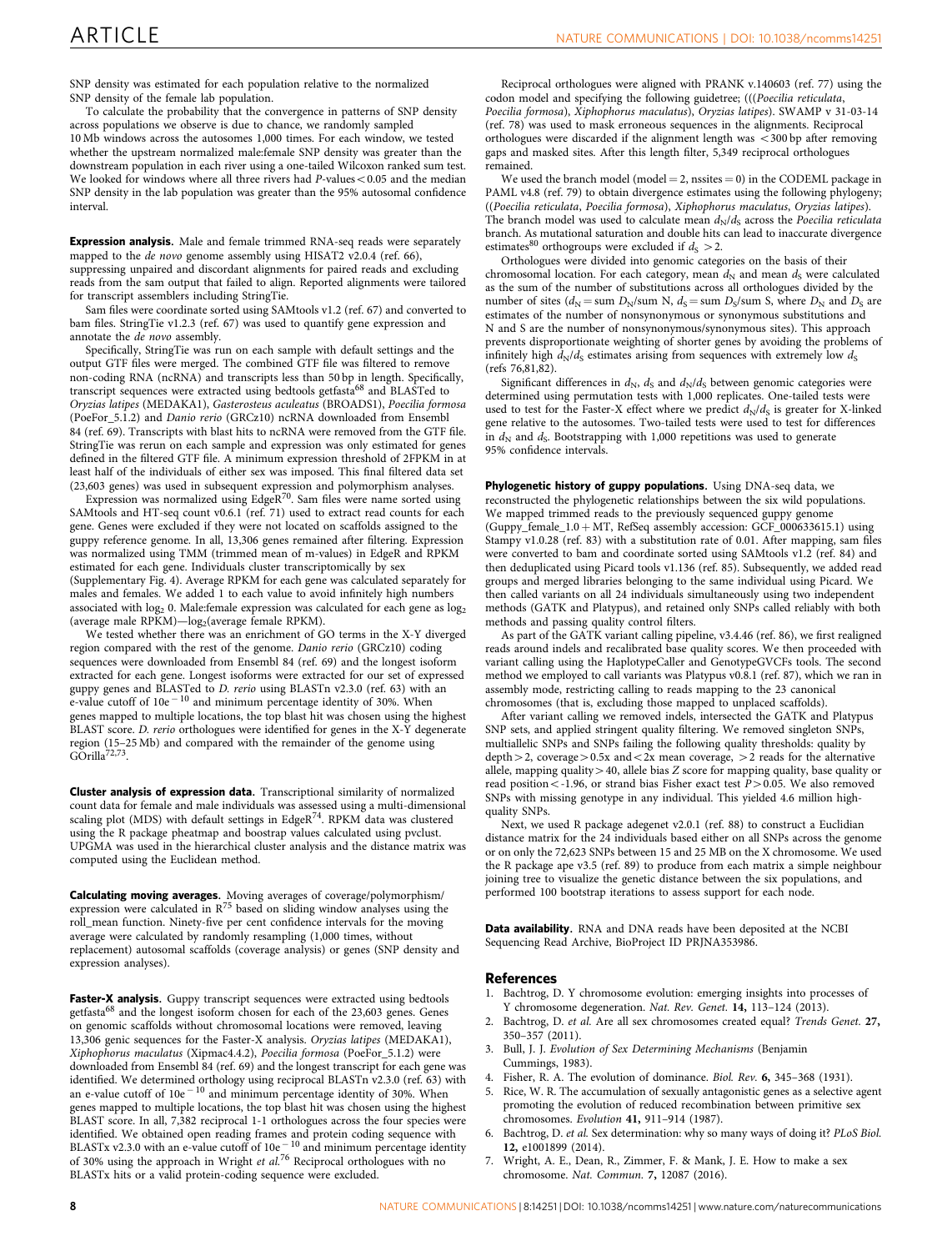- <span id="page-8-0"></span>8. Lindholm, A. & Breden, F. Sex chromosomes and sexual selection in poeciliid fishes. Am. Nat. 160, S214–S224 (2002).
- 9. Winge, M. The location of eighteen genes in Lebistes reticulata. J. Genet. 18, 1–43 (1927).
- 10. Endler, J. A. Natural selection on color patterns in Poecilia reticulata. Evolution 34, 76–91 (1980).
- 11. Houde, A. E. & Endler, J. A. Correlated evolution of female mating preferences and male color patterns in the guppy, Poecilia reticulata. Science 248, 1405–1408 (1990).
- 12. Kemp, D. J., Reznick, D. N., Grether, G. F. & Endler, J. A. Predicting the direction of ornament evolution in Trinidadian guppies (Poecilia reticulata). Proc. R. Soc. B-Biol. Sci. 276, 4335–4343 (2009).
- 13. Tripathi, N., Hoffmann, M., Weigel, D. & Dreyer, C. Linkage analysis reveals the independent origin of Poeciliid sex chromosomes and a case of atypical sex inheritance in the guppy (Poecilia reticulata). Genetics 182, 365–374 (2009).
- 14. Lisachov, A. P., Zadesenets, K. S., Rubtsov, N. B. & Borodin, P. M. Sex chromosome synapsis and recombination in male guppies. Zebrafish 12, 174–180 (2015).
- 15. Lenormand, T. The evolution of sex dimorphism in recombination. Genetics 163, 811–822 (2003).
- 16. Nanda, I. et al. Sex chromosome polymorphism in guppies. Chromosoma 123, 373–383 (2014).
- 17. Traut, W. & Winking, H. Meiotic chromosomes and stages of sex chromosome evolution in fish: zebrafish, platyfish and guppy. Chromosome Res. 9, 659–672 (2001).
- 18. Skaletsky, H. et al. The male-specific region of the human Y chromosome is a mosaic of discrete sequence classes. Nature 423, 825–U822 (2003).
- 19. Vicoso, B., Emerson, J. J., Zektser, Y., Manajan, S. & Bachtrog, D. Comparative sex chromosome divergence in snakes: differentiation and lack of global dosage compensation. PLoS Biol. 11, e1001643 (2013).
- 20. Vicoso, B., Kaiser, V. B. & Bachtrog, D. Sex-biased gene expression at homomorphic sex chromosomes in Emus and its implications for sex chromosome evolution. Proc. Natl Acad. Sci., USA 110, 6453–6458  $(2013)$ .
- 21. Wright, A. E., Harrison, P. W., Montgomery, S. H., Pointer, M. A. & Mank, J. E. Independent stratum formation on the avian sex chromosomes reveals interchromosomal gene conversion and predominance of purifying selection on the W chromosome. Evolution 68, 3281–3295 (2014).
- 22. Meredith, R. W., Pires, M. N., Reznick, D. N. & Springer, M. S. Molecular phylogenetic relationships and the evolution of the placenta in Poecilia (Micropoecilia) (Poeciliidae: Cyprinodontiformes). Mol. Phylogenet. Evol. 55, 631–639 (2010).
- 23. Pollux, B. J. A., Meredith, R. W., Springer, M. S., Garland, T. & Reznick, D. N. The evolution of the placenta drives shift in sexual selection in livebearing fish. Nature 513, 233–236 (2014).
- 24. Endler, J. A. Nateral selection on color patterns in Poecilia reticulata. Evolution 34, 76–91 (1980).
- 25. Endler, J. A. Natural and sexual selection on color patterns in Poeciliid fishes. Env. Biol. Fish. 9, 173–190 (1983).
- 26. Endler, J. A. Multiple trait coevolution and environmetnal gradients in guppies. Trends Ecol. Evol. 10, 22–29 (1995).
- 27. Gordon, S. P., Lopez-Sepulcre, A. & Reznick, D. N. Predation-associated differences in sex linkage of wild guppy coloration. Evolution 66, 912–918 (2012).
- 28. Kamiya, T. et al. A Trans-Species missense SNP in Amhr2 Is Associated with Sex determination in the Tiger Pufferfish, Takifugu rubripes (Fugu). Plos Genet. 8, e1002798 (2012).
- 29. Liu, Z. Y. et al. A primitive Y chromosome in papaya marks incipient sex chromosome evolution. Nature 427, 348–352 (2004).
- 30. Russell, J. R. W. & Pannell, J. R. Sex determination in dioecious Mercurialis annua and its close diploid and polyploid relatives. Heredity 114, 262–271 (2015).
- 31. Vicoso, B. & Bachtrog, D. Numerous transitions of sex chromosomes in Diptera. Plos Biol. 13, e1002078 (2015).
- 32. Hough, J., Hollister, J. D., Wang, W., Barrett, S. C. H. & Wright, S. I. Genetic degeneration of old and young Y chromosomes in the flowering plant Rumex hastatulus. Proc. Natl Acad. Sci. USA 111, 7713–7718  $(2014)$
- 33. Muyle, A. et al. Rapid de novo evolution of X chromosome dosage compensation in Silene latifolia, a plant with young sex chromosomes. Plos Biol. 10 (2012).
- 34. Charlesworth, B., Coyne, J. A. & Barton, N. H. The relative rates of evolution of sex-chromosomes and autosomes. Am. Nat. 130, 113-146 (1987).
- 35. Zhou, Q. & Bachtrog, D. Sex-specific adaptation drives early sex chromosome evolution in Drosophila. Science 337, 341–345 (2012).
- 36. Meisel, R. P. & Connallon, T. The faster-X effect: integrating theory and data. Trends Genet. 29, 537–544 (2013).
- 37. Mank, J. E., Vicoso, B., Berlin, S. & Charlesworth, B. Effective population size and the faster-x effect: empirical results and their interpretation. Evolution 64, 663–674 (2010).
- 38. Houde, A. E. & Endler, J. A. Correlate evolution of female mating preferences and male color patterns in the guppy Poecilia reticulata. Science 248, 1405–1408 (1990).
- 39. Fraser, B. A., Kunstner, A., Reznick, D. N., Dreyer, C. & Weigel, D. Population genomics of natural and experimental populations of guppies (Poecilia reticulata). Mol. Ecol. 24, 389–408 (2015).
- 40. Gordon, S. P. et al. Selection analysis on the rapid evolution of a secondary sexual trait. Proc. R. Soc. B-Biol. Sci. 282, 20151244 (2015).
- 41. Vicoso, B. & Bachtrog, D. Numerous transitions of sex chromosomes in Diptera. Plos Biol. 13, 22 (2015).
- 42. Skaletsky, H. et al. The male-specific region of the human Y chromosome is a mosaic of discrete sequence classes. Nature 423, 825–837 (2003).
- 43. Bergero, R., Forrest, A., Kamau, E. & Charlesworth, D. Evolutionary strata on the X chromosomes of the dioecious plant Silene latifolia: Evidence from new sex-linked genes. Genetics 175, 1945–1954 (2007).
- 44. White, M., Kitano, J. & Peichel, C. L. Purifying selection maintains dosage sensitive genes during degeneration of the threespine stickleback Y chromosome. Mol. Biol. Evol. 32, 1981–1995 (2015).
- 45. Reichwald, K. et al. Insights into sex chromosome evolution and aging from the genome of a short-lived fish. Cell 163, 1527–1538 (2015).
- 46. Arunkumar, K. P., Mita, K. & Nagaraju, J. The silkworm Z chromosome is enriched in testis-specific genes. Genetics 182, 493–501 (2009).
- 47. Meisel, R. P., Malone, J. H. & Clark, A. G. Disentangling the relationship between sex-biased gene expression and X-linkage. Genome Res. 22, 1255–1265 (2012).
- 48. Wright, A. E., Moghadam, H. K. & Mank, J. E. Trade-off between selection for dosage compensation and masculinization on the avian Z chromosome. Genetics 192, 1433- $+$  (2012).
- 49. Haldane, J. Sex ratio and unisexual sterility in hybrid animals. J. Genet. 12, 101–109 (1922).
- 50. Masly, J. P. & Presgraves, D. C. High-resolution genome-wide dissection of the two rules of speciation in Drosophila. Plos Biol. 5, 1890–1898  $(2007)$ .
- 51. Dufresnes, C. et al. Empirical evidence for large X-effects in animals with undifferentiated sex chromosomes. Sci. Rep. 6, 21029 (2016).
- 52. Stock, M. et al. Ever-young sex chromosomes in European tree frogs. Plos Biol. 9, e1001062 (2011).
- 53. Mank, J. E., Promislow, D. E. L. & Avise, J. C. Evolution of alternative sex-determining mechanisms in teleost fishes. Biol. J. Linn. Soc. 87, 83–93 (2006).
- 54. Devlin, R. H. & Nagahama, Y. Sex determination and sex differentiation in fish: an overview of genetic, physiological, and environmental influences. Aquaculture 208, 191–364 (2002).
- 55. Kitano, J. et al. A role for a neo-sex chromosome in stickleback speciation. Nature 461, 1079–1083 (2009).
- 56. Mank, J. E., Promislow, D. E. L. & Avise, J. C. Evolution of alternative sex determining mechanisms in teleost fishes. Biol. J. Linn. Soc. 87, 83–93  $(2006)$
- 57. Kortrschal, A. et al. Experimental evidence for costs and benefits of evolving a larger brain. Curr. Biol. 23, 168–171 (2013).
- 58. Sandkam, B., Young, C. M. & Breden, F. Beauty in the eye of the beholder: colour vision is tuned to mate preference in the Trinidadian Guppy (Poecilia reticulata). Mol. Ecol. 24, 596–609 (2016).
- 59. Lohse, M. et al. RobiNA: a user-friendly, integrated software solution for RNA-Seq-based transcriptomics. Nucleic Acids Res. 40, W622–W627  $(2012)$
- 60. Kelley, D. R., Schatz, M. C. & Salzberg, S. L. Quake: quality-aware detection and correction of sequencing errors. Genome Biol. 11, R116 (2010).
- 61. Chikhi, R. & Medvedev, P. Informed and automated k-mer size selection for genome assembly. Bioinformatics 30, 31–37 (2014).
- 62. Luo, R. B. et al. SOAPdenovo2: an empirically improved memory-efficient short-read de novo assembler. Gigascience 1, 18 (2012).
- 63. Altschul, S. F., Gish, W., Miller, W., Myers, E. W. & Lipman, D. J. basic local alignment search tooL. J. Mol. Biol. 215, 403–410 (1990).
- 64. Li, H. & Durbin, R. Fast and accurate short read alignment with Burrows-Wheeler transform. Bioinformatics 25, 1754–1760 (2009).
- 65. Langmead, B., Trapnell, C., Pop, M. & Salzberg, S. L. Ultrafast and memoryefficient alignment of short DNA sequences to the human genome. Genome Biol. 10, R25 (2009).
- 66. Kim, D., Landmead, B. & Salzberg, S. L. HISAT: a fast spliced aligner with low memory requirements. Nat. Methods 12, 357–U121 (2015).
- 67. Pertea, M. et al. StringTie enables improved reconstruction of a transcriptome from RNA-seq reads. Nat. Biotechnol. 33, 290–295 (2015).
- 68. Quinlan, A. R. & Hall, I. M. BEDTools: a flexible suite of utilities for comparing genomic features. Bioinformatics 26, 841–842 (2010).